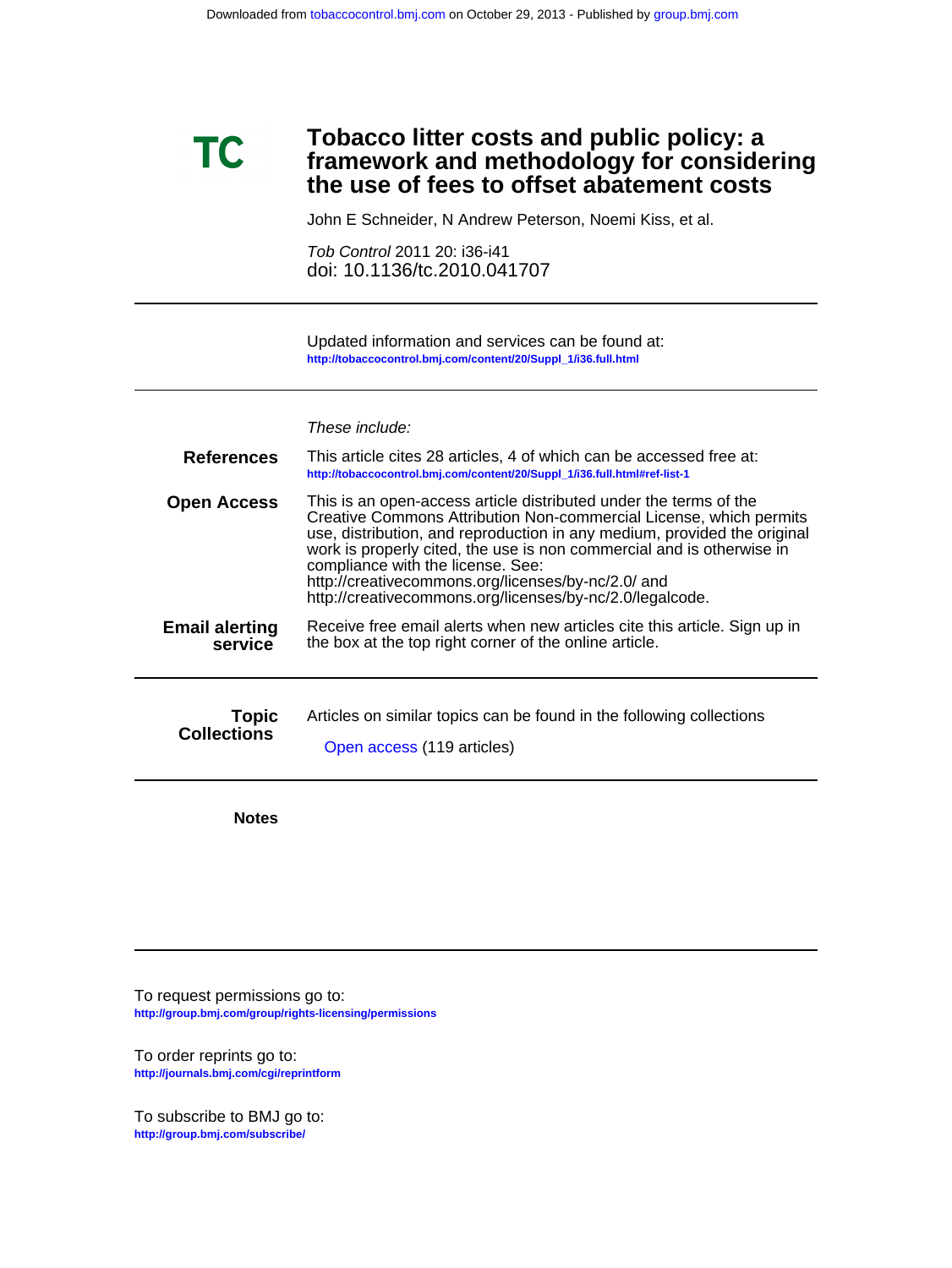# Tobacco litter costs and public policy: a framework and methodology for considering the use of fees to offset abatement costs

John E Schneider,  $1.2$  N Andrew Peterson,  $3$  Noemi Kiss,  $4$  Omar Ebeid,  $4$  Alexis S Doyle<sup>5</sup>

## **ABSTRACT**

**Objectives** Growing concern over the costs, environmental impact and safety of tobacco product litter (TPL) has prompted states and cities to undertake a variety of policy initiatives, of which litter abatement fees are part. The present work describes a framework and methodology for calculating TPL costs and abatement fees.

**Methods** Abatement is associated with four categories of costs: (1) mechanical and manual abatement from streets, sidewalks and public places, (2) mechanical and manual abatement from storm water and sewer treatment systems, (3) the costs associated with harm to the ecosystem and harm to industries dependent on clean and healthy ecosystems, and (4) the costs associated with direct harm to human health. The experiences of the City of San Francisco's recently proposed tobacco litter abatement fee serve as a case study.

**Results** City and municipal TPL costs are incurred through manual and mechanical clean-up of surfaces and catchment areas. According to some studies, public litter abatement costs to US cities range from US\$3 million to US\$16 million. TPL typically comprises between 22% and 36% of all visible litter, implying that total public TPL direct abatement costs range from about US\$0.5 million to US\$6 million for a city the size of San Francisco. The costs of mitigating the negative externalities of TPL in a city the size of San Francisco can be offset by implementing a fee of approximately US\$0.20 per pack. **Conclusions** Tobacco litter abatement costs to cities can be substantial, even when the costs of potential environmental pollution and tourism effects are excluded. One public policy option to address tobacco litter is levying of fees on cigarettes sold. The methodology described here for calculating TPL costs and abatement fees may be useful to state and local authorities who are considering adoption of this policy initiative.

#### INTRODUCTION

An 'externality' occurs whenever the activities of one economic agent affect the activities of another agent in ways that are not taken into account by the operation of the market. When these activities are harmful to one of the economic agents, and the harmed agent is not compensated for the harm, the cause of the harm is typically referred to as a negative externality.<sup>1-3</sup> Litter is considered a negative externality in that the market prices for litter-producing products generally do not reflect the costs incurred by third parties for the management and disposal of litter-a direct

byproduct of consumption of the product. A variety of taxes and fees can be levied to compensate for the costs of negative externalities; for example, the use of tobacco taxes to offset the negative health effects of smoking. Another negative externality associated with tobacco-the generation of tobacco product litter (TPL)-is generally not considered when implementing tobacco taxes, and can be viewed as an uncompensated tobacco-related negative externality.2

More than 360 billion cigarettes were consumed in the US in 2007.<sup>4</sup> While many cigarette smokers dispose of their cigarette-related litter properly, it is inevitable that others will not, thereby resulting in the littering of cigarette butts and other tobaccorelated packaging. $5$  For example, in an observational study of 9757 individuals in 130 locations in the US, researchers observed a 45% littering rate for cigarettes.<sup>6</sup> According to an extensive annual worldwide litter audit performed by the Ocean Conservancy, TPL comprised 28% of all litter collected from beaches and coastal areas.7 TPL has been shown to be toxic, slow to decompose, costly to manage and growing in volume-a trend that appears to be exacerbated by the increased prevalence of indoor smoking bans. $8-11$ 

Growing concern over TPL has prompted some cities to undertake a variety of policy initiatives.<sup>12</sup> Novotny et al summarises the problem as follows: 'Carried as runoff from streets to drains, to rivers, and ultimately to the ocean and its beaches, cigarette filters are the single most collected item in international beach cleanups each year. They are an environmental blight on streets, sidewalks and other open areas'.<sup>12</sup> The authors suggest a variety of policy options to address the problem, including developing biodegradable filters, increasing fines and penalties for littering butts, monetary deposits on filters, increasing availability of butt receptacles, assessing fees to cover the public costs of TPL abatement and expanded public education.

In this paper, we put forth a framework and method that can be used to identify and calculate the costs of TPL abatement to cities, and we describe how this approach can be used to determine the need for public policy that implements fees to offset the costs of the negative externality posed by TPL. As an example, we discuss the case of San Francisco, California, which recently commissioned a study of TPL costs to the City that applied this framework and methodology and, as a result of the analysis, proposed a per-pack abatement fee based on estimated TPL costs.<sup>13</sup> Because this area of research and policy is largely

<sup>1</sup>Health Economics, Oxford Outcomes, Inc., Morristown, New Jersey, USA <sup>2</sup>Department of Economics, Drew University, Madison, New Jersey, USA <sup>3</sup>School of Social Work, Rutgers University, New Brunswick, New Jersey, USA 4 Oxford Outcomes, Inc., Morristown, New Jersey, USA <sup>5</sup>Department of Economics, University of Massachusetts, Boston, Massachusetts, USA

#### Correspondence to

Dr John E Schneider, Health Economics, Oxford Outcomes, Inc., 161 Madison Avenue, Suite 205, Morristown, New Jersey 07960, USA; john. schneider@oxfordoutcomes. com

Received 15 November 2010 Accepted 12 March 2011



This paper is freely available online under the BMJ Journals unlocked scheme, see http:// tobaccocontrol.bmj.com/site/ about/unlocked.xhtml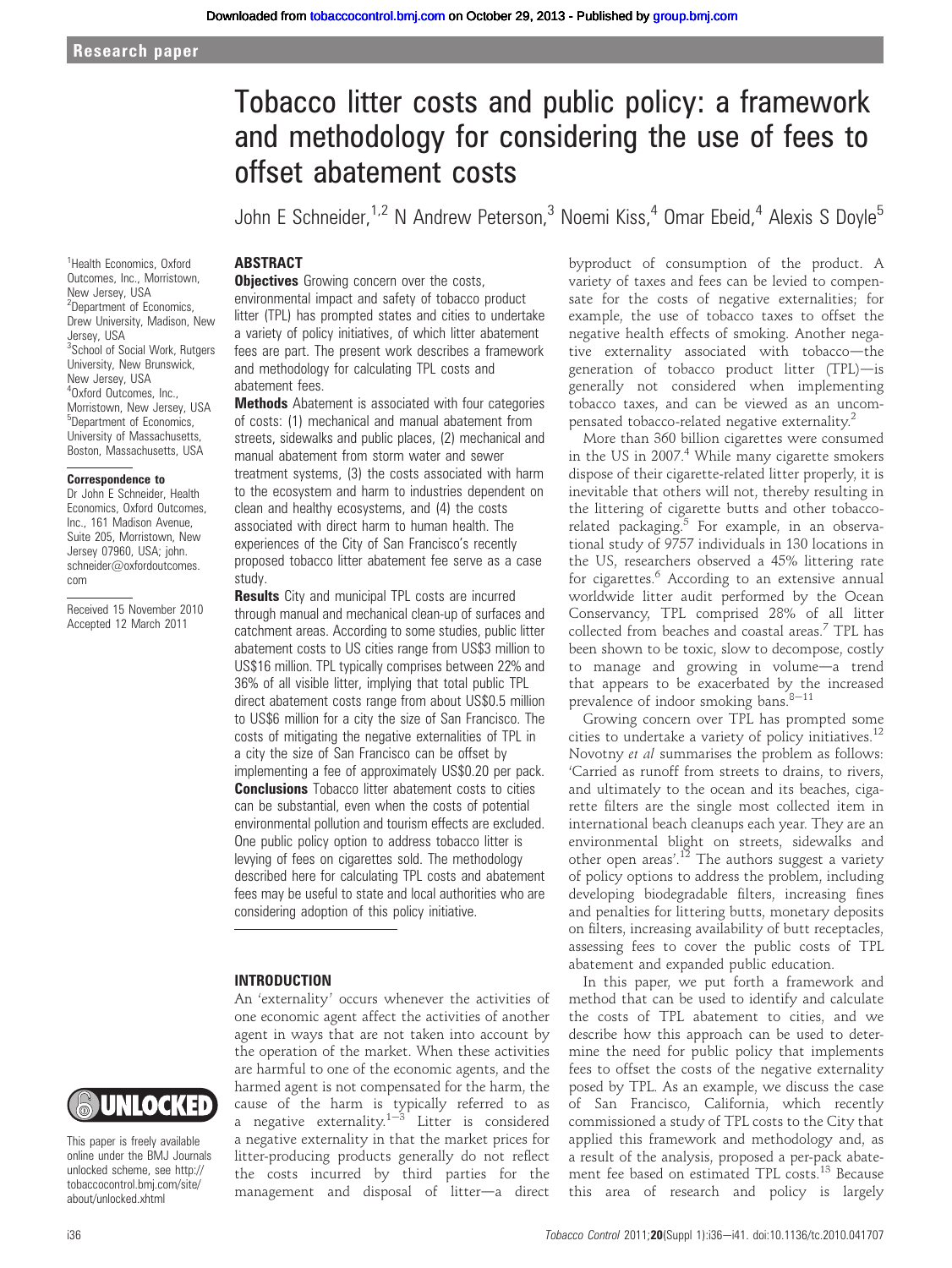underdeveloped, and consequently there is a paucity of peerreviewed resources from which to draw upon for evidence, this research was needed to develop a conceptual and methodological foundation upon which to build an empirical literature on the costs of TPL as an uncompensated tobacco-related negative externality.

#### Conceptual model

The development of a methodology for studying TPL costs to a city, county or state requires a framework that considers the sources and accumulation of TPL and how these produce direct and indirect costs (figure 1). Cigarette butts and other TPL, when disposed of improperly, are typically dropped, flicked or flushed into streets, sidewalks, parks, toilets and so on. Following disposal, TPL either accumulates in the vicinity of disposal or migrates to other areas through gutters, culverts, and drainage and sewage systems. TPL abatement includes the collection of litter at or near the source using a combination of manual clean-up, mechanical street/sidewalk sweeping and power washing. TPL abatement is also necessary at centralised accumulation sites, such as storm drains, sewers and treatment plants. Mitigation at centralised sites includes storm drain clean out, sewer clean out (eg, cleaning debris screens and filters at sewage treatment plants) and others forms of manual clean up.

The total direct costs of TPL abatement  $(TC_{TPL})$  is primarily associated with mechanical and manual abatement from streets, sidewalks, parks and other public places, storm water and sewer treatment systems.<sup>14-16</sup> These activities are typically carried out by departments of public works, parks and recreation, transportation, and public utilities. Total abatement costs are primarily a function of the amount of accumulated TPL  $(Q_{TPL})$ , the average unit costs of abatement activities ( $AC$ <sub>TPL</sub>, which, for example, can be thought of as cost per cubic meter of litter collected) and the desired level of clean-up effort  $(\alpha)$ . Thus, total public abatement costs can be expressed as  $C_{\text{TPL}} = \alpha$  $(AC_{TPI} \times Q_{TPI})$  where  $0 \le \alpha \le 1$ . The indirect costs of TPL include harm to businesses, tourism, ecosystems and human health.<sup>11 12</sup> <sup>17-29</sup>

#### **METHODS**

product litter (TPL).

There are several ways in which the components of  $C_{TPL}$  can be measured, and each of these approaches is associated with a set of tradeoffs. To begin, we assume that a city or municipality

establishes as its objective to clean up all litter, such that  $\alpha=1$ . This assumption implies that the total costs of TPL abatement is a function of the total units of litter and the abatement costs per unit of litter (ie,  $C_{TPL} = f(AC_{TPL}, Q_{TPL})$ ). The following sections provide an exploratory discussion of methods to measure TPL quantity and TPL abatement costs, and how those components can be used to develop an externality-based fee.

#### **Quantity**

There are several options for measuring the amount (or share) of TPL in a city or municipality. In this article, we focus on two options-one based on data from litter surveys and the other based on data on tobacco sales. Litter surveys have been conducted in several cities and some cities conduct annual or periodic surveys of litter employing a consistent methodology over time. Surveys of 'visible' litter can be used to generate an estimate of the percent of all litter that is TPL (for convenience we hereafter refer to this percentage as  $\lambda$ ). According to an extensive literature review conducted by RW Beck and Keep America Beautiful (KAB)<sup>16</sup>, litter studies conducted in the past decade have reached remarkably similar findings, with  $\lambda$ estimates ranging from 23% (Toronto) to  $37\%$  (Iowa),  $16$  and a national survey of visible litter by KAB found that cigarette butts comprise  $36\%$  of all visible litter.<sup>30</sup> In addition, as reported earlier, coastal clean-up studies, such as the annual survey conducted by the Ocean Conservancy, generate TPL estimates falling in the range of urban visible litter studies (28% in the most recent survey for which data are available).<sup>7</sup> The attractiveness of this approach is that it offers a means to 'weight' aggregate department-level litter abatement cost estimates, resulting in a share of total litter costs that are attributable to TPL.

An alternative approach to estimating TPL quantity is to adjust cigarette sales data for the propensity for tobacco products to be disposed of improperly. Earlier, we cited a study by Action Research and KAB, which conducted a survey of 9757 individuals in 130 different locations nationwide. The study found that TPL was associated with a  $65\%$  littering rate.<sup>31</sup> For the 360 billion cigarettes sold in the US, this littering rate would result in 234 billion cigarette butts disposed of improperly. The limitation of this approach is that it is difficult to link the result with abatement costs because city departments do not generally track litter costs by the amount or volume of litter, particularly specific kinds of litter.

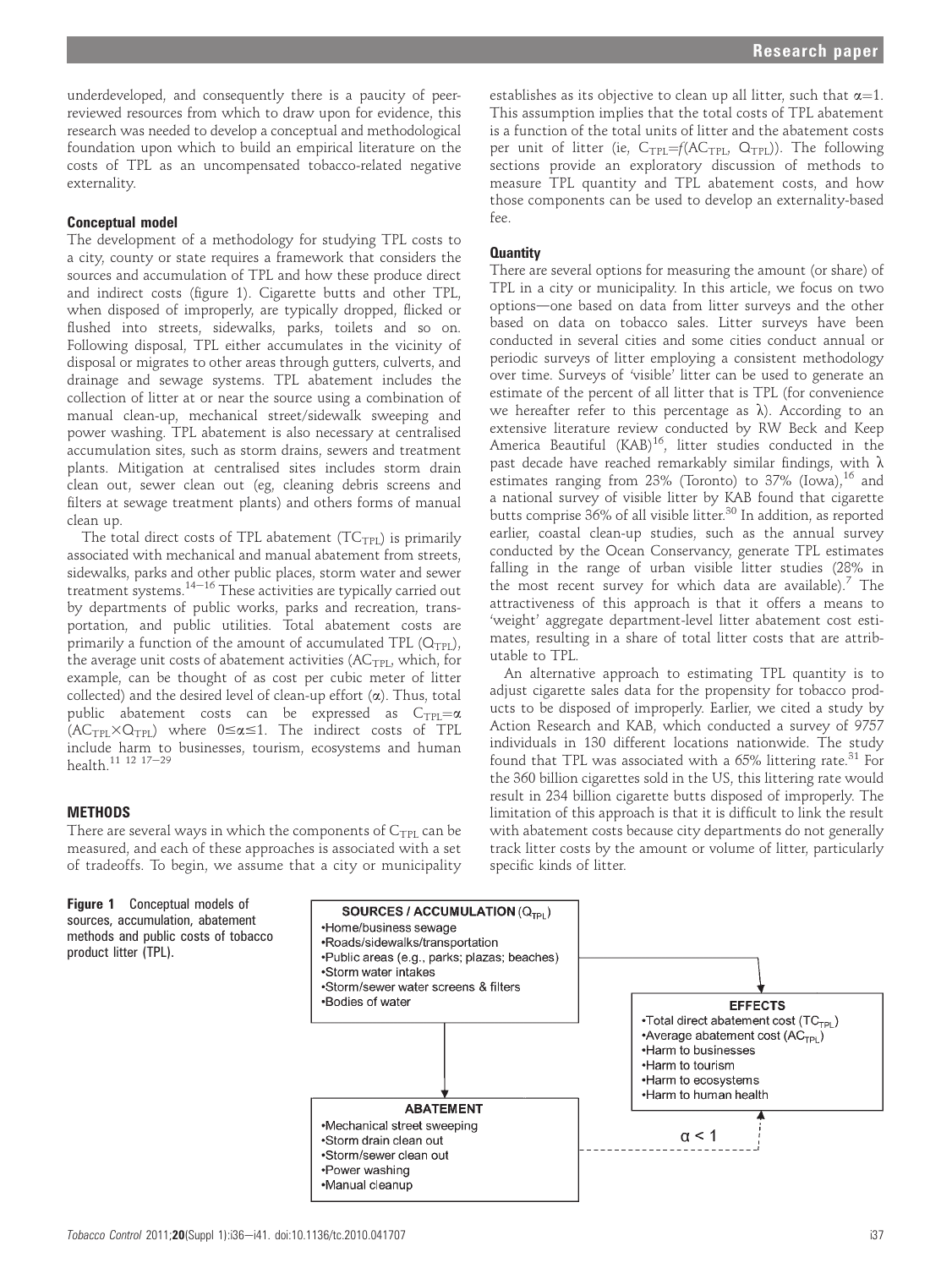#### Abatement costs

There are two primary challenges in measuring the costs of TPL abatement. First, cities do not generally account for TPL abatement costs distinct from aggregate litter abatement costs. Second, departments charged with litter abatement do not typically link their efforts to a specific volume or weight of litter, whereby a department would be able to report, for example, cost per cubic meter of litter collected. However, cities do in most cases cities do account separately for aggregate litter and clean-up activities as distinct from other public works functions (see, eg, Reep America Beautiful, Beck RW<sup>16</sup>, Keep America Beautiful, MSW Consultants<sup>30</sup>, City of Baltimore<sup>32</sup> and Pitfield and Rathbone<sup>33</sup>). These estimates are typically based on cost reports surveyed or collected from the departments responsible for the bulk of litter abatement activities; for example, public works, parks and recreation, port commissions and authorities, municipal transportation authorities, and public utility commissions. Some estimates of the total costs to cities of litter abatement range from US\$2.90 per capita (about US\$3 million for a city with 1 million residents) to US\$5 million (Baltimore) to US\$16 million (Toronto).16 30 Estimates vary by level of abatement effort and assumptions regarding inclusion/exclusion of cost components associated with abatement activities.

In the context of the expression put forth in the conceptual model, total direct public TPL abatement costs can be expressed as  $C_{TPL} = \lambda TC_L$ , where  $TC_L$  is the total cost of aggregate litter abatement in the city. In this expression, it is important to emphasise that  $C_{TPL}$  is a direct cost. Direct costs of litter abatement will generally underestimate the total costs of litter because indirect costs can be substantial but generally more difficult to accurately measure. The impact of litter on businesses and tourism has been well documented. According to the Florida Litter Study, the typical business in Florida spends an average of more than US\$2400 per year to clean up litter.<sup>24</sup> Of the businesses surveyed, 98% indicated that the presence of litter lowered property values and had a negative impact on business sales. Similarly, the connection between litter and tourism has been widely reported.<sup>16 17 20 22 34-36</sup>

Perhaps more importantly, the environmental impact of TPL appears to be substantial based on some recent studies, and indirect costs associated with environmental impact have the potential to be substantial given the estimated volume of TPL in the environment. Cigarette butts are designed to capture some of the chemicals present in cigarette smoke, which means that the typical used (or smoked) cigarette butt contains some combination of ammonia, formaldehyde, butane, acrylonitrile, toluene, benzene, alkaloid nicotine and many other chemicals. When burned, many of these chemicals form new compounds.<sup>11 12 27 29</sup> Several studies have found that cigarette butts represent a potent toxin to organisms, ecosystems and humans, the costs of which have the potential to be substantial given the volume of TPL in the environment.<sup>11 12 25-29 37 38</sup>

#### Fee calculations

In this section we consider two broad public policy approaches to devising fee structures to recoup the costs associated with TPL abatement. There are a number of feasible options to designing fee structures to correct externalities $^5\!;$  in this section we briefly discuss two options. In many states, existing tobacco tax collection systems offer a potential apparatus upon which to add an abatement fee. The first and perhaps most straightforward approach is to spread TPL abatement costs across all tobacco sales in the city, and assess a proportional fee to each sale such that the total fees collected at year's end equal total TPL abatement costs. Per-pack fees will increase the net price of cigarettes, thereby potentially decreasing sales due to the elasticity of demand for cigarettes $39-45$  and requiring an off setting adjustment to assure targeted fee revenue.

An alternative approach is to spread abatement costs across all sellers of tobacco products, based on an estimate of each seller's tobacco product sales volume in a given year. Sales volume data at the product code level can be obtained from the US Economic Census, and these data can generally be obtained for specific US cities. Sellers could be grouped into 'sales channels' (eg, grocery stores; liquor stores; convenience stores; etc) and abatement costs could be spread across sales channels in the city proportionately based on the 'contribution' of each sales channel to overall tobacco sales. Assuming that sellers will pass the fees onto consumers in the form of higher prices, elasticity may also need to be taken into account.

For both approaches, another important consideration is to adjust the 'packs sold' data to reflect in-migration and outmigration of sales. Cities will want to avoid assessing fees on its sellers for tobacco litter brought in from outside city limits, and the likewise cities will not want to collect fees from its sellers for tobacco that is carried out of the city and potentially littered elsewhere. A reasonable approach is to consider these effects as offsetting, but another approach would be to consider whether inflows might differ from outflows for certain cities.

#### Case study: San Francisco

In this section we summarise the experiences of the City of San Francisco to develop a 'maximum permissible' per-pack mitigation fee to recoup some of the costs the City incurs each year to clean up TPL. $^{13}$  In the context of the conceptual model, the approach taken was to solve the expression  $C_{TPL} = \lambda TC_L$ , where  $TC<sub>L</sub>$  is the total cost of aggregate litter abatement in the City. The chosen fee structure was to spread the abatement costs across all tobacco sales in the City and assess a per-pack fee.

It is also important to note that at the time of this writing, the City of San Francisco was considering fees but facing a new hurdle in the recent statewide passage of Proposition 26, which would greatly restrict the ability of California cities and municipalities from imposing 'externality offset' fees of any kind. Thus, the experiences of San Francisco are reported here to illustrate one way the problem might be approached rather than a full accounting of the final process carried out by the City. In addition, the content of this section is based on the authors' observations and in no way reflects the ideas and opinions of the City of San Francisco.

To estimate  $TC_L$ , City departments were asked to report their total direct operating costs attributable to general litter management, collection and abatement. These costs were reported to be approximately US\$25 million in 2009, with the vast majority of costs incurred by the Department of Public Works (DPW). Abatement activities already covered under existing fee structures and programmes (eg, Public Utility Commission TPL costs, which are factored into PUC rate setting) were excluded.

The City conducted Street Litter Audits (SLAs) in 2007, 2008 and 2009. In 2008, the San Francisco Department of Environment reaudited the 2007 sites and added additional sites to strengthen the litter observations.<sup>46</sup> An additional data collection method was added to field work activities during the April 2009 litter audit.<sup>47</sup> The San Francisco Department of Environment requested that consultants examine 32 sites to observe all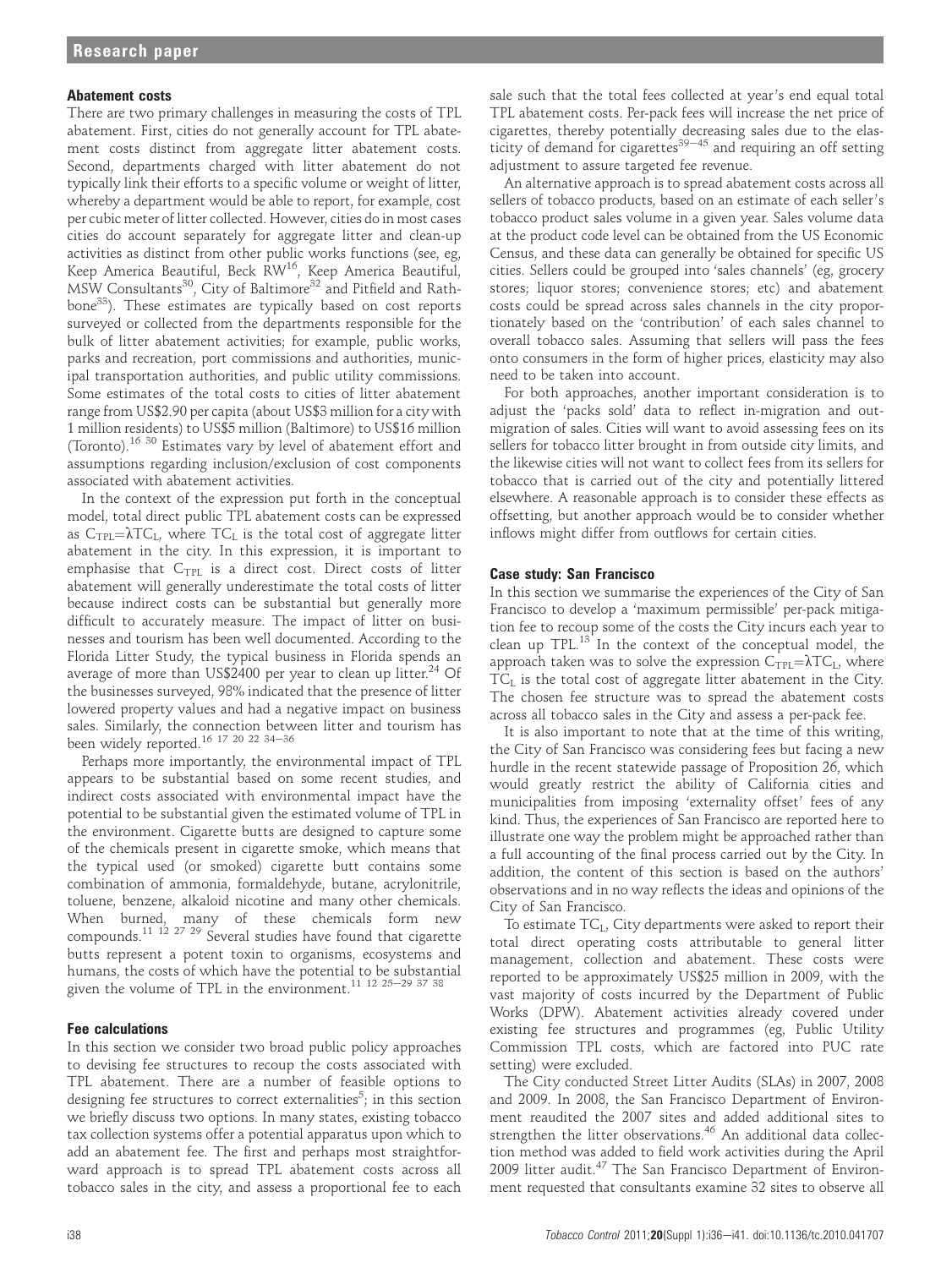small litter and large litter of those sites. TPL was found to represent 22.5% of all litter in these sites, an estimate remarkably similar to the TPL shares reported in litter audits and cleanup projects conducted in other cities and beaches.<sup>7</sup> <sup>16</sup>

Total TPL costs to the City were calculated by multiplying the TPL share of 22.5% by the total annual litter abatement cost of US\$25 million in 2009, resulting in a base TPL abatement cost estimate of US\$5.6 million. To this amount, the City elected to add costs associated with administering the fee and the costs of a public anti-littering campaign, which together raised the annual total costs to approximately US\$7 million.

The calculation of per-pack fees involved several steps. First, data on cigarette packs sold per capita in California were obtained from a variety of sources. $48-50$  The CDC reported a 'packs per capita' value of 31.8 for California. To verify, the 2007 California Health Interview Survey data were used to estimate smoking prevalence and the number of cigarettes typically smoked per day in San Francisco. These data show remarkably similar results, suggesting that 31.8 packs per capita was an appropriate estimate for the state and for San Francisco. Second, in order to convert the packs-per-capita data into a measure of packs purchased in San Francisco per annum, data were adjusted for the influx of daytime commuters and daytime and nighttime visitors and tourists.<sup>51–53</sup> An assumption was made that commuter and tourist visitors to San Francisco purchase 50% of their cigarettes outside of San Francisco. The result was a net estimate of 30.6 million cigarette packs purchased in San Francisco in 2008 (in terms of cigarettes purchased in San Francisco, 30.6 million packs converts to 612 220 520 individual cigarettes). The commuter and visitor adjustment resulted in an 11% reduction in litter abatement costs.

The result was a total 'recoverable' TPL cost of approximately US\$6.5 million. When divided by the estimate of total packs consumed by San Franciscans, the result is a maximum permissible per-pack fee of approximately US\$0.22. In 2009, the City passed into law a US\$0.20 per pack fee to cover the costs of TPL abatement. The implementation of the fee has been the subject of considerable debate, including a lawsuit filed on behalf of one large tobacco manufacturer. In addition, the passage in California of Proposition 26 in 2010 requires a two-thirds supermajority vote in the California State Legislature to pass fees, levies, charges and tax revenue allocations that under the State's previous rules could be enacted by a simple majority vote. This legislation may affect some existing fees as well as the passage of future fees at the local level.

#### **DISCUSSION**

In this paper we have considered the use of fees to offset the negative externality posed by TPL, and put forth a basic framework through which to conceptualise the problem and calculate proportional fees. This work represents an initial effort that can provide a foundation to guide future research which can refine or replace our model. The recent experiences of San Francisco serve as a case study of one way to approach this policy issue. Though San Francisco was able to enact a per-pack fee, there were considerable methodological challenges along the way. Two challenges in particular warrant further discussion: (1) obtaining accurate litter abatement costs from City departments responsible for litter mitigation and (2) estimating the quantity of TPL.

The calculation of TPL abatement costs is highly dependent on the accuracy of reported total litter abatement costs, but there are few external sources available to assess the validity of

the City's reported US\$25 million total litter abatement costs. One way to verify the results is to compare the reported litter costs to Annual Reports from the individual departments. Though these reports do not disaggregate litter abatement costs, the reports support a comparison of total annual department costs relative to reported litter costs. The DPW's total annual operating costs in  $2009$  were US\$171 304 668,<sup>54</sup> which implies that the US\$25 million total litter abatement estimate represents 14% of the department's budget and is 64% of the DPW's reported costs for 'street environmental services' of US\$39 million. The latter proportion seems high, but again there are no appropriate comparison benchmarks for these kinds of data.

Another approach to assessing the validity of the estimates is to compare to other reported litter abatement costs. Putting aside the added administrative and campaign fees added by San Francisco, the calculated cost of TPL abatement of US\$5.6 million is high relative to other reported data. According to one survey-based calculation,  $30$  the average per-capita costs of general litter abatement for cities with populations larger than 100 000 population was US\$2.91, or about US\$2.4 million for a city the size of San Francisco. Applying the same TPL weight observed in San Francisco litter audits (22.5%), the City's expected TPL abatement costs would be only about US\$540 000. However, this benchmark is based on an average level of abatement effort. There is likely to be high variation in levels of abatement effort and costs by city. San Francisco is one of the top 10 visitor destinations in the country, hosting 9% of all overseas travellers to the US and coming fifth in a ranking of 56 large US cities.<sup>55</sup> The City's 15.4 million annual visitors represent nearly 20 times its resident population and generate close to US\$8 billion in economic activity.<sup>51</sup> The City's visitor and tourism orientation is likely to encourage greater attentiveness to environmental hygiene.

Another limitation of the analysis is quantifying TPL. In this study we discuss San Francisco's use of litter surveys that count quantity of litter. Discussions with the departments responsible for litter mitigation indicated that quantity, rather than volume or weight, was the most important driver of cost. However, we were not able to find external sources to support the 'quantity-cost' relationship.

A further question is whether these fees would pass a regulatory cost-benefit analysis.<sup>56-58</sup> The results of a cost-benefit analysis would depend on several factors. Scope and perspective are likely among the most important factors. A broader scope of TPL costs would include indirect costs, such as harm to businesses, tourism, ecosystems and human health. No studies have undertaken a full accounting of these costs, but early studies suggest the negative effects of TPL could be substantial. Another important cost-benefit factor would be a decrease in demand associated with the price increase. This would bring in to the analysis the attributable costs of smoking-related illnesses, the costs of which are substantial. $^{59}$ 

Finally, it is unclear how this approach to fee setting is applicable to other jurisdictions. Similar to the legal impediments imposed by laws such as California's Proposition 26, other cities, states and countries may have laws that restrict the use of externality-based fees. In addition, ex-US applications of this methodology would require data analogous to the various US government sources described above.

#### **Conclusions**

Tobacco litter abatement costs to cities are substantial, even when the costs of toxicity and reduced tourism are excluded. According to the literature, public litter abatement costs for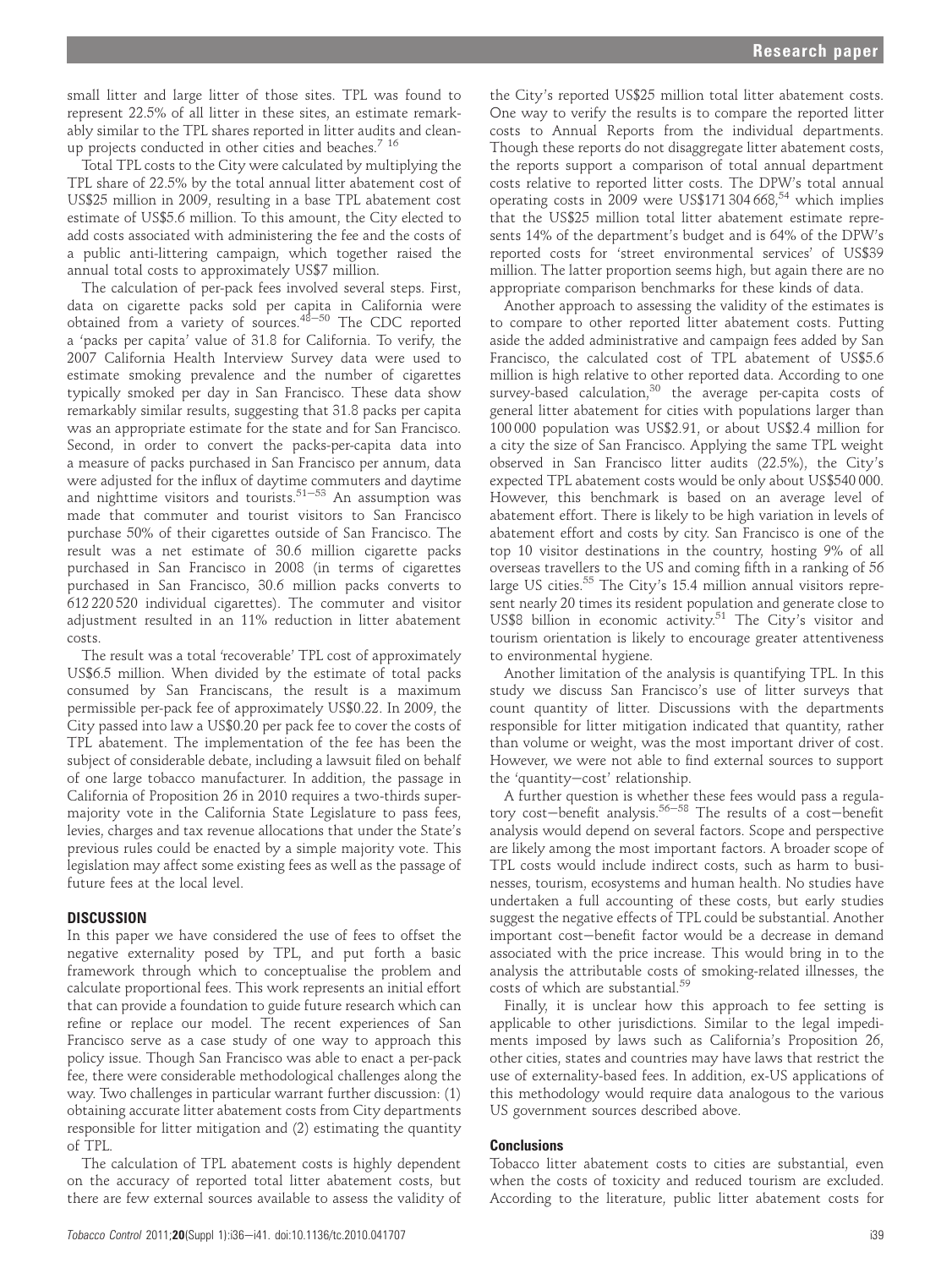#### What this paper adds

- ▶ Several studies have identified innovative policies to address the myriad negative externalities associated with tobacco consumption. One policy area in which there is little existing research is tobacco litter mitigation. Tobacco litter is toxic, slow to decompose, costly to manage, and growing in volume as indoor smoking bans move smokers outside.
- $\triangleright$  This study describes one way to address the problem of tobacco litter: offsetting the costs by levying fees on tobacco sellers. We describe the recent experiences of San Francisco, California, where tobacco litter fees have been implemented for the past year. This paper puts forth a framework and methodology that can be applied to other jurisdictions interested in recouping the costs of tobacco litter.

large US cities range from US\$3 million to US\$16 million per year.16 <sup>30</sup> TPL typically comprises between 22% and 36% of all visible litter,<sup>16 30</sup> <sup>60</sup> implying that total public TPL direct abatement costs range from about US\$0.5 million to US\$6 million for a city the size of San Francisco. The costs of mitigating the negative externalities of TPL in a city the size of San Francisco can be offset by implementing a fee ranging of approximately US\$0.20 per pack. Greater efforts should be made to address the problems associated with TPL, and cities should consider implementing fees to offset the costs of the negative externality.

Acknowledgements We thank Paul Ledesma, who at the time the research was completed served as the City Government Zero Waste Coordinator in the City and County of San Francisco Department of the Environment.

Funding This work was funded by the City of San Francisco.

Competing interests None.

Provenance and peer review Not commissioned; externally peer reviewed.

#### **REFERENCES**

- 1. **Coase RH.** The Firm, the Market and the Law. Chicago, IL: The University of Chicago Press, 1988.
- 2. **Diamond PA.** Consumption Externalities and Imperfect Corrective Pricing. The Bell Journal of Economics and Management Science 1973;4:526-38.
- 3. Hines JR. Taxing consumption and other sins. J Econ Perspect 2007;21:49-68
- 4. **USDA.** Tobacco Outlook. Electronic Outlook Report from the Electronic Research
- Service TBS-263. Washington, DC: United States Department of Agriculture, 2007. 5. Novotny TE, Zhao F. Consumption and production waste: another externality of tobacco use. Tob Control  $1999.875-80.$
- 6. Bator R, Bryan A, Schultz PW. Who Gives a Hoot? Intercept Surveys of Litterers and Dosposers. Environ Behav. Published online first 19 Oct 2010. doi:10.1177/ 0013916509356884.
- 7. **Ocean Conservancy.** A Rising Tide of Ocean Debris: Report of the 2009 International Coastal Cleanup. Washington, DC: Ocean Conservancy, 2009.
- 8. **Atwater KM.** Anti-littering campaign targets cigarette butts. Government Product News 2005;44:3.
- 9. **Jeff H.** The week; tobacco trash dominates Haul at State Shoreline. New York Times 2006:2.
- 10. Johnson J. Where there's smoke, there's litter. Waste News 2006;11:36
- 11. Moriwaki H, Kitajima S, Katahira K. Waste on the roadside, "poi-sute" waste: Its distribution and elution potential of pollutants into environment. Waste Manag 2009;29:1192-7.
- 12. Novotny TE, Lum K, Smith E, et al. Cigarette butts and the case for an environmental policy on hazardous cigarette waste. Int J Res Public Health 2009;6:1691-705
- 13. **Kaufman L,** Cullotta KA, Wollan M, et al. Cigarette butts: tiny trash that piles up. New York Times 2009:12.
- Marais M, Armitage N, Pithey S. A study of the litter loadings in urban drainage systems-methodology and objectives. Water Sci Technol 2001;44:99.
- 15. **Al-Hamdan AZ**, Nnadi FN, Romah MS, Performance reconnaissance of stormwater proprietary best management practices. J Environ Sci Health A Tox Hazard Subst Environ Eng 2007;42:427-37.
- 16. Keep America Beautiful, Beck RW. Literature Review-Litter: A Review of Litter Studies, Attitude Surveys, and Other Litter-Related Literature. Stamford, CT: Keep America Beautiful & R.W. Beck, 2007.
- 17. BBC News. Litter Rubbishes Tourism Trade. BBC News 2004. http://newsvote.bbc. co.uk.
- 18. **Derraik JGB.** The pollution of the marine environment by plastic debris: a review. Mar Pollut Bull 2002;44:842-52.
- 19. Klein EG, Forster JL, McFadden B, et al. Minnesota Tobacco-Free Park Policies: Attitudes of the General Public and Park Officials. Nicotine & Tobacco Research: Oxford University Press/UK, 2007:49-55.
- 20. Kozak M, Bigne E, Gonzalez A, et al. Cross-cultural behaviour research in tourism: a case study on destination image. In: Crouch GI, Perdue RR, Timmermans HJP, et al. eds. Consumer Psychology of Tourism, Hospitality, and Leisure: Volume 3. Cambridge, MA: CABI Publishing, 2004.
- 21. Leous JP, Parry NB. Who is responsible for marine debris? the international politics of cleaning our oceans. J Int Affairs  $2005;$  59:257-69.
- 22. Lundie S, Dwyer L, Forsyth P. Environmental-Economic Measures of Tourism Yield. Journal of Sustainable Tourism: Multilingual Matters 2007:503-19.
- 23. Moore CJ. Synthetic polymers in the marine environment: a rapidly increasing, longterm threat. Environ Res 2008;108:131-9.
- 24. Butterfield C, Myers D, Hilker E, et al. The Florida Litter Study: Economic Impacts of Litter on Florida's Businesses. Gainesville, FL: Florida Center for Solid and Hazardous Waste Management (for the Florida Legislature and the Florida Department of Environmental Protection, 1999.
- 25. Centers for Disease Control and Prevention. Ingestion of cigarettes and cigarette butts by children. MMWR Morbid Mortal Wkly Rep 1997;46:125.
- 26. **Ellaway A,** Morris G, Curtice J, et al. Associations between health and different types of environmental incivility: a Scotland-wide study. Public Health 2009:708-13.
- 27. JAMA. Ingestion of cigarettes and cigarette butts by children-Rhode Island, January 1994-July 1996. JAMA 1997;277:785.
- 28. **Micevska T,** Warne MS, Pablo F, et al. Variation in, and causes of, toxicity of cigarette butts to a cladoceran and microtox. Arch Environ Contam Toxicol  $2006:50:205-12$
- 29. Novotny TE, Hardin SN, Hovda LR, et al. Tobacco and cigarette butt consumption in humans and animals. Tob Control 2011;20(Supp 1):i16-i19.
- 30. Kep America Beautiful, MSW Consultants. National Visible Litter Survey and Litter Cost Study. New Market, MD: Keep America Beautiful/Mid-Atlantic Solid Waste Consultants, 2009.
- 31. Schultz PW, Large LB, Tabanico J, et al. Littering Behavior in America: Results of a National Study. San Marcos, CA: Action Research/Keep America Beautiful, 2009.
- 32. **City of Baltimore.** The Cost of Litter. *Cleaner Greener Baltimore* 2010.<br>33. **Pitfield J.** Bathbone G. City of Toronto Launches Litter Prevention Progr
- Pitfield J, Rathbone G. City of Toronto Launches Litter Prevention Program. City of Toronto 2003.
- 34. New Scientist. Graffiti and litter lead to more street crime. New Scientist 2008;199:17.
- 35. Selby M. Understanding Urban Tourism: Image, Culture, and Experience. New York, NY: I.B. Tauris & Co Ltd, 2004.
- 36. **Smith E.** On the Jersey Shore, Business Crumbles Like a Sand Castle. BusinessWeek 1987. cover story.
- 37. Krisberg K. Cigarette Butt Pollution Project takes aim at tons of toxic waste. Nation's Health 2009;39:28.
- 38. Register K. Cigarette Butts as Litter: Toxic as Well as Ugly? Underwater Naturalist Bulletin of the American Littoral Society. 2000;25. http://www.cigarettelitter.org (accessed 28 May 2009).
- 39. **Ahmad S,** Franz GA. Raising taxes to reduce smoking prevalence in the US: a simulation of the anticipated health and economic impacts. Public Health 2008;122:3-10.
- 40. **Carpenter C,** Cook PJ. Cigarette taxes and youth smoking: new evidence from national, state, and local Youth Risk Behavior Surveys. J Health Econ 2008;27:287-99.
- 41. **Chaloupka FJ,** Pacula RL. Sex and race differences in young people's responsiveness to price and tobacco control policies. Tob Control 1999;8:373-7.
- 42. Franz GA. Price effects on the smoking behaviour of adult age groups. Public Health  $2008:122:1343-8$
- 43. Gallus S, Schiaffino A, La Vecchia C, et al. Price and cigarette consumption in Europe. Tob Control 2006;15:114-19.
- 44. Lewitt EM, Coate D. The potential for using excise taxes to reduce smoking.  $J$  Health Fron 1982; 1:121-45.
- 45. **Zhang B,** Cohen J, Ferrence R, et al. The impact of tobacco tax cuts on smoking initiation among Canadian young adults. Am  $J$  Prev Med 2006;30:474-9.
- 46. **HDR.** The City of San Francisco Streets Litter Re-Audit. Omaha, NE: HDR Engineering Brown, Vence & Associates, Inc./MGM Management, 2008.
- 47. McKenney M. Preliminary Report: San Francisco Super Site Data 2009. Osoyoos, BC, Canada: MGM Management & HDR Engineering, 2009.
- 48. Centers for Disease Control and Prevention. 2008 Tobacco Control Highlights: California. CDC State Tobacco Activities Tracking and Evaluation (STATE) System. Atlanta, GA: U.S. Centers for Disease Control and Prevention, 2009.
- 49. Centers for Disease Control and Prevention. Behavioral Risk Factor Survey. Atlanta, GA: U.S. Centers for Disease Control and Prevention, 2010.